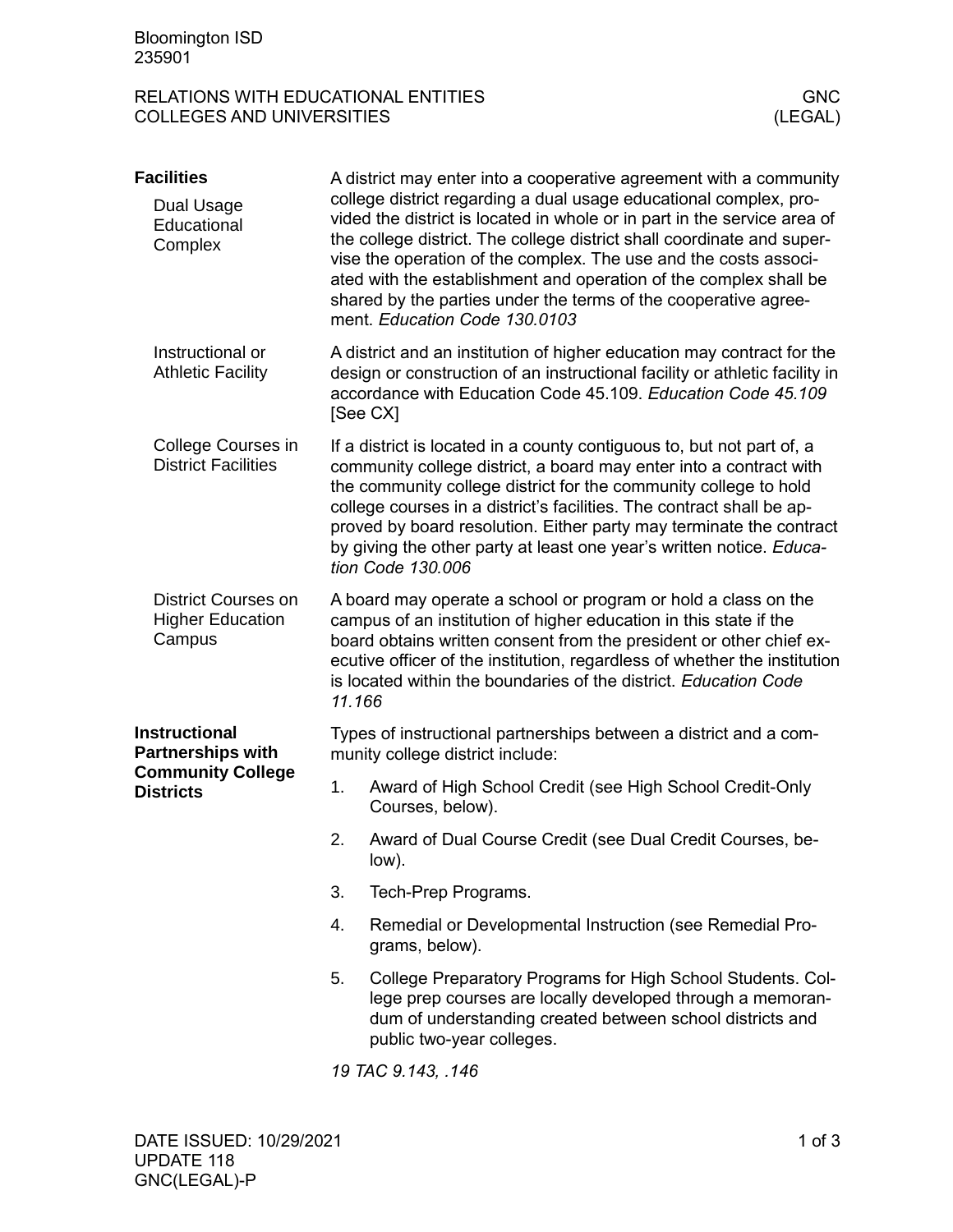## RELATIONS WITH EDUCATIONAL ENTITIES<br>COLLEGES AND UNIVERSITIES (LEGAL) COLLEGES AND UNIVERSITIES

| Agreement                                         | For any educational partnership between a district and a commu-<br>nity college district, an agreement must be approved by the board<br>or designee of both the district and the college district. The partner-<br>ship agreement must address the following:                                                                                                             |                                                                                                                                                                                                                                                                                                                      |  |
|---------------------------------------------------|---------------------------------------------------------------------------------------------------------------------------------------------------------------------------------------------------------------------------------------------------------------------------------------------------------------------------------------------------------------------------|----------------------------------------------------------------------------------------------------------------------------------------------------------------------------------------------------------------------------------------------------------------------------------------------------------------------|--|
|                                                   | 1.                                                                                                                                                                                                                                                                                                                                                                        | Student eligibility requirements.                                                                                                                                                                                                                                                                                    |  |
|                                                   | 2.                                                                                                                                                                                                                                                                                                                                                                        | Faculty qualifications.                                                                                                                                                                                                                                                                                              |  |
|                                                   | 3.                                                                                                                                                                                                                                                                                                                                                                        | Location and student composition of classes.                                                                                                                                                                                                                                                                         |  |
|                                                   | 4.                                                                                                                                                                                                                                                                                                                                                                        | Provision of student learning and support services.                                                                                                                                                                                                                                                                  |  |
|                                                   | 5.                                                                                                                                                                                                                                                                                                                                                                        | Eligible courses.                                                                                                                                                                                                                                                                                                    |  |
|                                                   | 6.                                                                                                                                                                                                                                                                                                                                                                        | Grading criteria.                                                                                                                                                                                                                                                                                                    |  |
|                                                   | 7.                                                                                                                                                                                                                                                                                                                                                                        | Transcripting of credit.                                                                                                                                                                                                                                                                                             |  |
|                                                   | 8.                                                                                                                                                                                                                                                                                                                                                                        | Funding provisions.                                                                                                                                                                                                                                                                                                  |  |
|                                                   |                                                                                                                                                                                                                                                                                                                                                                           | 19 TAC 9.144                                                                                                                                                                                                                                                                                                         |  |
| <b>High School Credit-</b><br><b>Only Courses</b> | A district may contract with a community college district for the col-<br>lege district to provide coursework necessary for students to com-<br>plete high school. The district and college district shall negotiate an<br>agreed cost for instruction. 19 TAC 9.125                                                                                                      |                                                                                                                                                                                                                                                                                                                      |  |
| <b>Dual Credit Courses</b>                        | A district may enter into an agreement with a public college to form<br>a dual credit partnership. Dual credit means the process by which<br>a high school student enrolls in a college course and receives sim-<br>ultaneous academic credit for the course from both the college and<br>high school. 19 TAC Ch. 4, Subch. D [See EHDD]                                  |                                                                                                                                                                                                                                                                                                                      |  |
| <b>Remedial Programs</b>                          | A board may contract with the board of the community college dis-<br>trict in which a district is located for the college district to provide<br>remedial programs for students enrolled in a district's secondary<br>schools in preparation for graduation from secondary school and<br>entrance into college. Education Code 130.090; 19 TAC 9.146                      |                                                                                                                                                                                                                                                                                                                      |  |
| <b>Dropout Recovery</b><br>Program                | A school district may enter into an articulation agreement to partner<br>with the public junior college district in which the school district is<br>located to provide on the campus of the college a dropout recovery<br>program for students to successfully complete and receive a di-<br>ploma from a high school of the school district. Education Code<br>29.402(a) |                                                                                                                                                                                                                                                                                                                      |  |
|                                                   |                                                                                                                                                                                                                                                                                                                                                                           | A district located wholly or partly in a county with a population of<br>more than three million may enter into an articulation agreement<br>with any public junior college with a service area located wholly or<br>partly in a county with a population of more than three million. Edu-<br>cation Code 29.402(a-1) |  |
| DATE ISSUED: 10/29/2021                           |                                                                                                                                                                                                                                                                                                                                                                           | $2$ of $3$                                                                                                                                                                                                                                                                                                           |  |